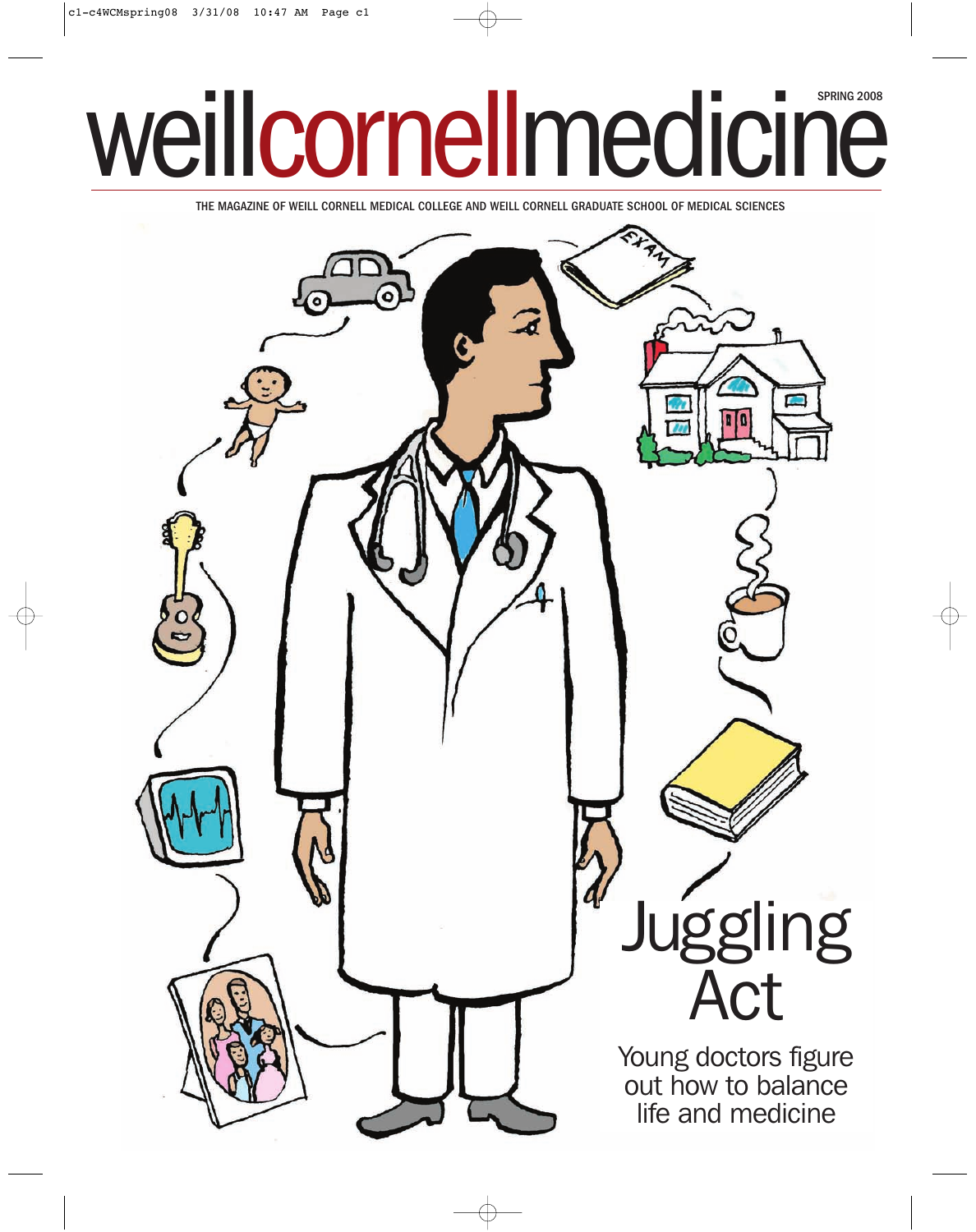## Hard Choices

Ethics experts aid patients and families

T'S A CASE THAT PHYSICIAN-ETHICIST Elizabeth Nilson, MD, remembers well. A man in his mid-sixties came to the emergency room with wet gangrene on his foot, a complication of diabetes. Stagnant blood and bacteria saturated the dead tissue. Without treatment it would likely lead to sepsis—and eventually death. Surgeons wanted to amputate the foot, Nilson recalls, but the patient said no. He would not speak with psychiatrists, who determined that his refusal was proof he lacked the capacity to decline treatment. Meanwhile his family gave the go-ahead. "The physicians wanted to do the surgery, the patient was saying no, the family was consenting," Nilson recalls. "It was, 'What do we do here?' So they called us." **i** 

Nilson is a member of Weill Cornell's Ethics Consultation Service, founded and directed by Joseph J. Fins, MD '86, chief of the Division of Medical Ethics at Weill Cornell. The service is a team of physician-ethicists and staff who help patients, families, and clinicians navigate the sometimes murky waters of medical decisionmaking. In the case of the diabetic man, Nilson arranged for a social worker to ask the patient why he was refusing the surgery. It turned out that he spent much of his retirement playing the organ—using the diseased foot to work the pedals. "Here we were trying to save his life," says Nilson, an assistant professor of public health and medicine. "But as far as he could tell, we were about to take away the one thing that gave his life meaning." Once he understood that a

prosthetic would allow him to play, he agreed to the amputation. "A lot of what we do is make sure that good communication is happening," she says, "and everything else just works itself out."

Part of the Weill Cornell Division of Medical Ethics, the Ethics Consultation Service handles approximately 200 consults each year, making it one of the busiest in the country. And the volume is increasing, says Susan Mascitelli, vice president for patient services administration at NewYork-Presbyterian Hospital. "As technology grows, and as our ability to keep people alive and provide potential treatment grows," she says, "hospitals will necessarily be faced with these kinds of situations." While all hospitals are



Joseph Fins, MD '86, and Elizabeth Nilson, MD

required to have a process to address ethical issues in clinical practice, NYPH/WCMC's service takes a unique approach, based on a method of moral problem-solving called clinical pragmatism. The method, developed by Fins, was inspired by the philosophy of John Dewey and emphasizes collecting information and reaching consensus. Fins and colleagues have published articles about clinical pragmatism in the peer-reviewed literature and teach the method to medical students and residents.

When an ethics consult is requested by patients, families, or